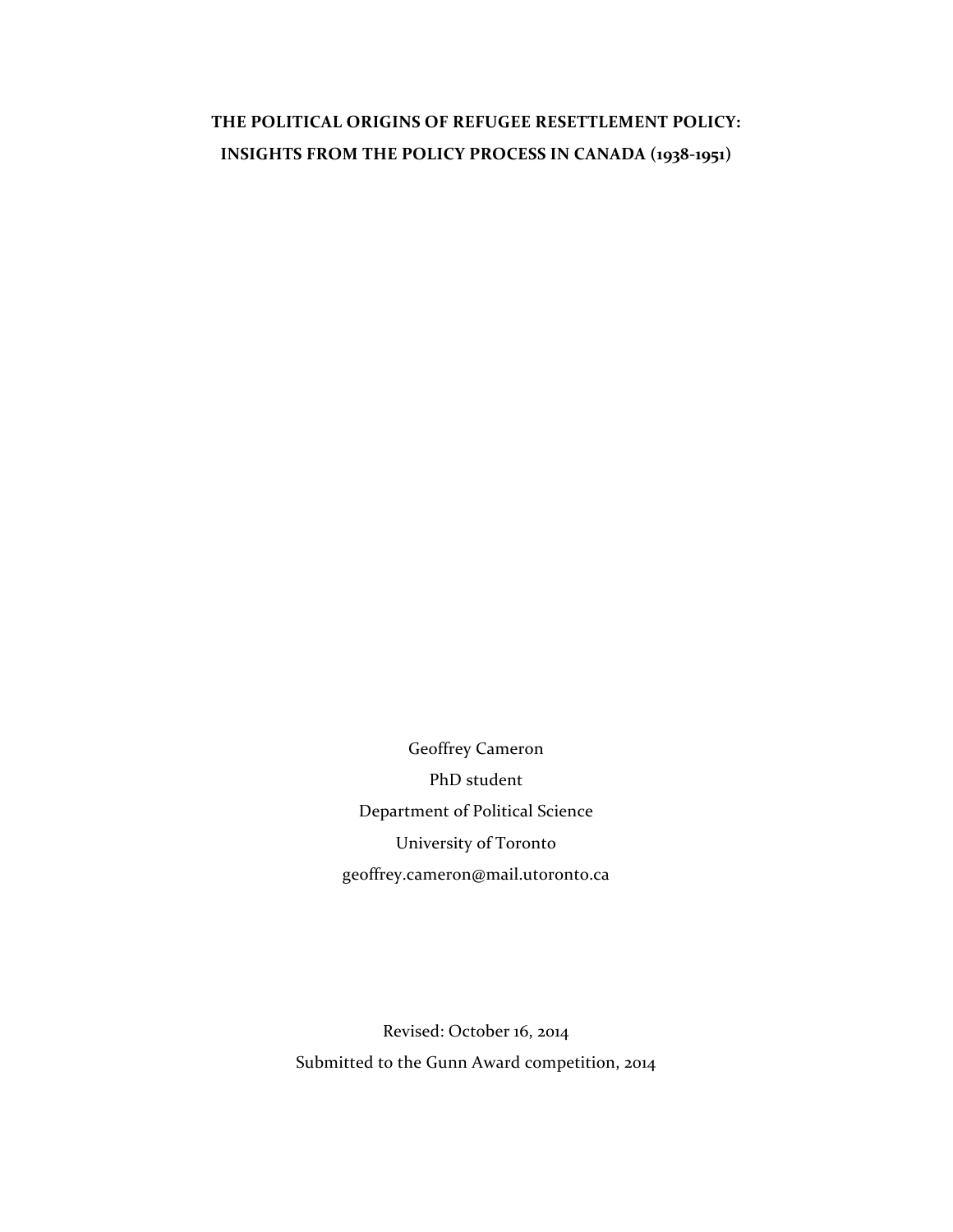## THE POLITICAL ORIGINS OF REFUGEE RESETTLEMENT POLICY: **INSIGHTS FROM THE POLICY PROCESS IN CANADA (1938-1951)**

Thirty million or more people were left stateless at the end of World War II, and the plight of these "Displaced Peoples" (DPs) and international responses to it laid the groundwork for the modern international refugee regime.<sup>1</sup> DPs provoked vexing questions among Western governments and thinkers about the rights of man, the durability of state sovereignty, and the responsibilities of the international community to individuals. With millions of people wandering post-war Europe without the protections of citizenship, the Allied powers undertook a massive operation aimed at repatriating refugees. By 1945, military forces and other intergovernmental agencies had relocated 11 million people home, and others had returned on their own.<sup>2</sup> However, it became clear that repatriation would be inadequate to resolve the crisis; more than a million remained in DP camps, unwilling to return home due to fear of persecution.

For the first time in history, coordinated resettlement to third countries emerged as a public policy response to a refugee crisis.<sup>3</sup> Hannah Arendt wrote in April 1945: "It would be a good thing if it were generally admitted that the end of the war in Europe will not automatically return thirty to forty million exiles to their homes... A very large proportion will regard repatriation as deportation and will insist on retaining their statelessness."<sup>4</sup> Eleanor Roosevelt echoed a similar point in February 1946: "A new type of political refugee is appearing, people who have been against the present governments and if they stay at home or go home will probably be killed."<sup>5</sup> DPs repatriated to the USSR were facing violence and persecution on return. In one of the opening salvos of the Cold War, the US and its Western allies created the International Refugee Organization in  $1946$ against the protestations of the USSR, and gave it a mandate to coordinate international refugee resettlement.

The subsequent resettlement effort was undertaken from  $1946$ -1951, during which time the DP camps were finally cleared – with about a million refugees resettled in dozens

<sup>1</sup> Marrus, 1985.

 $2$  Marrus, 1985: 299.

<sup>&</sup>lt;sup>3</sup> Stoessinger, 1963.

 $4$  Quoted in Cohen, 2011: 45.

 $5$  Quoted in Cohen, 2011: 45.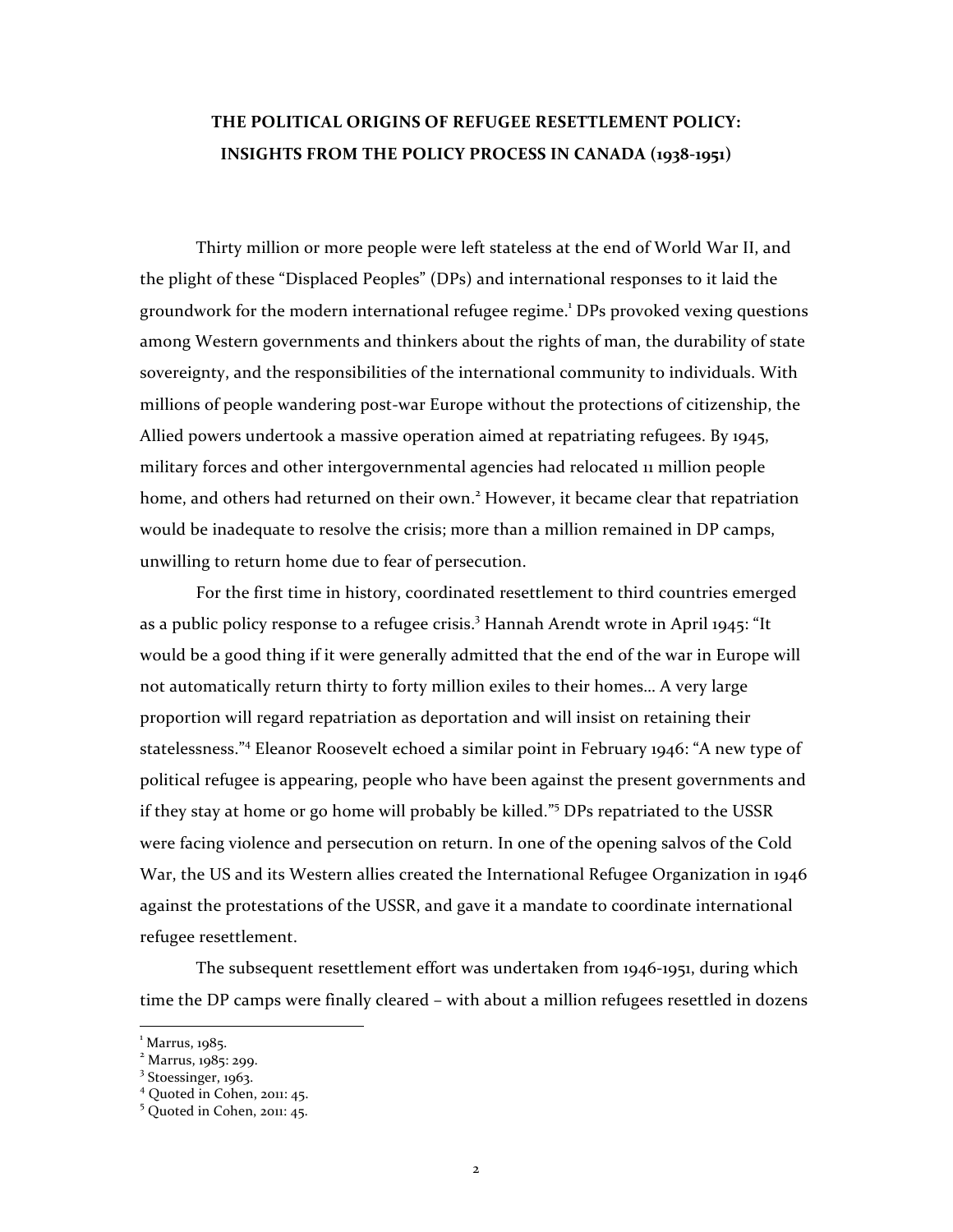of countries around the world. This resettlement effort was all the more remarkable in light of the restrictive and racist immigration policies in most Western countries, a legacy of the interwar period. Between 1947 and 1951 close to 1 million refugees were resettled, including  $329,000$  in the U.S.,  $182,000$  in Australia,  $132,000$  in Israel,  $123,000$  in Canada and 170,000 in various European states. $^6$  So, why did states voluntarily accept to resettle DPs after WWII? I will examine the Canadian case to analyse the policy process that led its government to become one of the first, and most generous Western states to resettle DPs.

Scholars contend whether states agreed to resettle DPs because of emerging global human rights norms, or due to economic interest related to domestic labour demand. This framing of the policy process oversimplifies the matter in several respects. Human rights had not yet assumed the global normative position they enjoy today; they were still a set of ideas that lacked credible enforcement in either international or domestic law.<sup>7</sup> Furthermore, the resettlement policies of receiving countries were not simply a mechanical response to labour demand. In every country the prospect of resettlement stimulated heated debate about changes to immigration policy, obligations within an international community, and concerns about racial composition. The political elites, interest groups, bureaucrats, and international organizations involved in negotiating the terms of refugee resettlement were influenced by a range of arguments and ideas, from liberal idealism to European "overpopulation" to economic reconstruction to global political leadership.<sup>8</sup> In short, the decision to resettle DPs was the result of political negotiation involving a range of actors and arguments over an extended period. We need to disentangle the different aspects of the policy process that led to the policy decision, with particular attention to how the process developed over time.

John Kingdon describes the policy as process as constituted by three independent 'streams,' which converge during a 'window of opportunity' created by a particular political circumstance or focusing event.<sup>9</sup> The problem stream refers to public discourse about a particular issue, including how it is framed and why it should be acted upon. In the political stream are people in decision-making positions, who determine the order and urgency of items on the government's policy agenda. This stream can be influenced by

 $^6$  Marrus, 1985: 344-45.<br><sup>7</sup> Movn, 2010.

 $8$  Cohen, 2011.

 $9$  Kingdon,  $1984$ .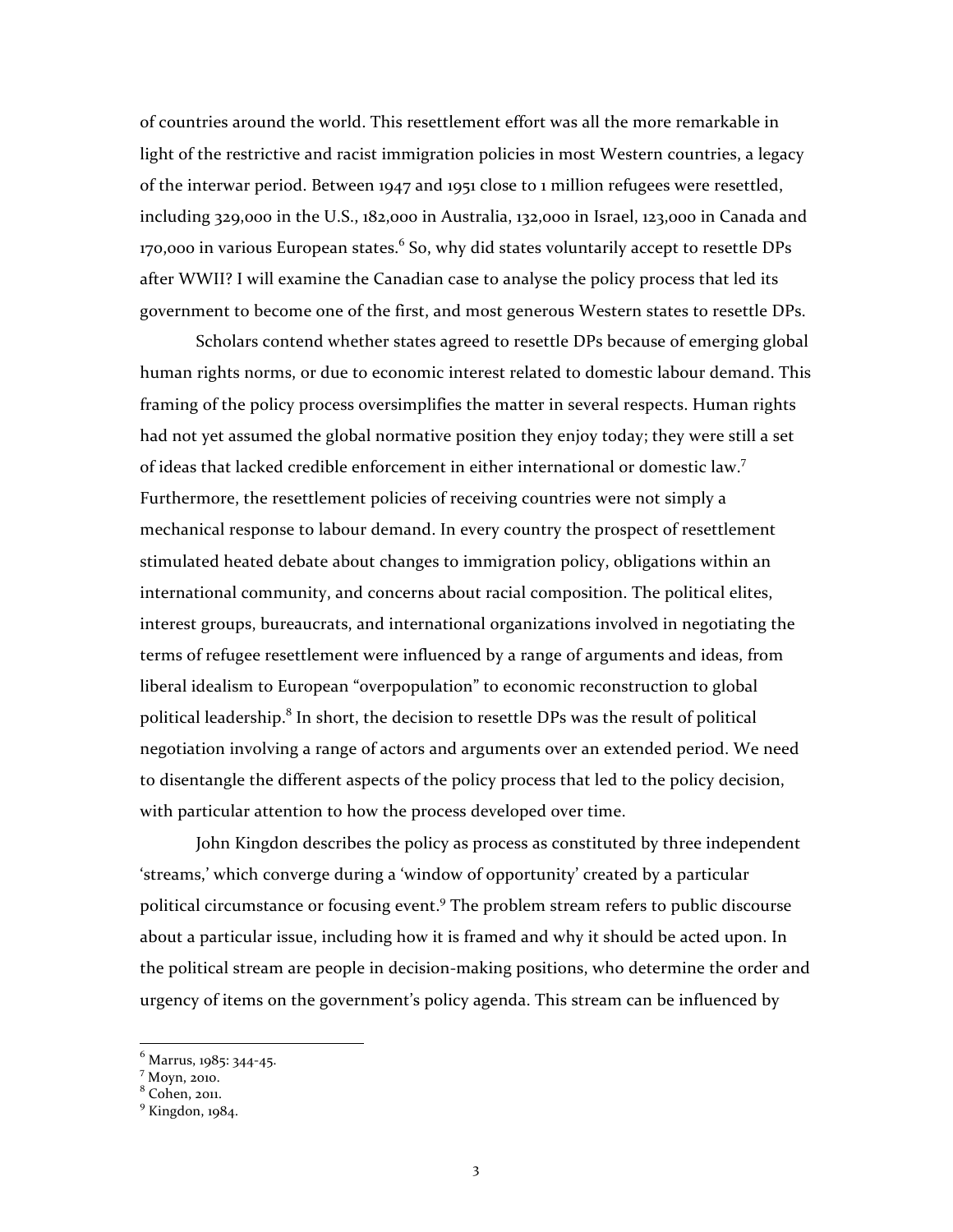variables such as external events, shifts in public opinion, or changes in government. Finally, the policy stream relates to debate among intellectual, ruling and business elites over 'what is to be done' about a given public problem. The three streams are brought together by 'policy entrepreneurs,' networks of people who connect a public policy problem with its solutions during a moment of political opportunity.

Drawing upon Kingdon's policy process model, I will argue that Canada's decision to resettle DPs was made during a brief policy window that followed more than a decade of effort by religious communities and internationalist groups to put the refugee question on the agenda as a public policy problem. They framed the humanitarian crisis of stateless people in Europe as a matter of human rights and dignity, often calling upon a sense of Biblical obligation to "welcome the stranger". As the DP crisis continued to deepen in Europe and the post-war order began to take shape, influential members of Cabinet saw an opportunity for Canada to exert international leadership by helping to resettle refugees. The creation of the IRO and its resettlement mandate mobilized political will by presenting an opportunity for Canada to express an independent foreign policy as a 'middle power'. The policy solution, however, reflected the views of business and political elites, who sought to preserve the racial composition of the population and meet manual labour demand in certain sectors of the economy. Business leaders and the Departments of Mines, Labour, and Reconstruction seized the window of opportunity to act on the DP question in order to meet economic demands without immediately liberalizing Canada's restrictive immigration policy.

### **The problem stream: Religious and internationalist organizations**

On November 9, 1938, the Nazis oversaw the Jewish pogrom that became known as *Kristallnacht*: Jewish homes and business across Germany and Austria were raided, and many of their occupants beaten, shot and taken away to concentrations camps. In response to reports of the violence, Prime Minister William Lyon MacKenzie King wrote in his diary that Canada must open its doors to Jewish refugees because it was "right and just, and Christian."<sup>10</sup> However, opposition from his Cabinet – particularly from his French-Canadian minister of justice, Ernest Lapointe  $-$  led him to consign the matter to

 $10<sup>10</sup>$  Abella and Troper, 2013: 39.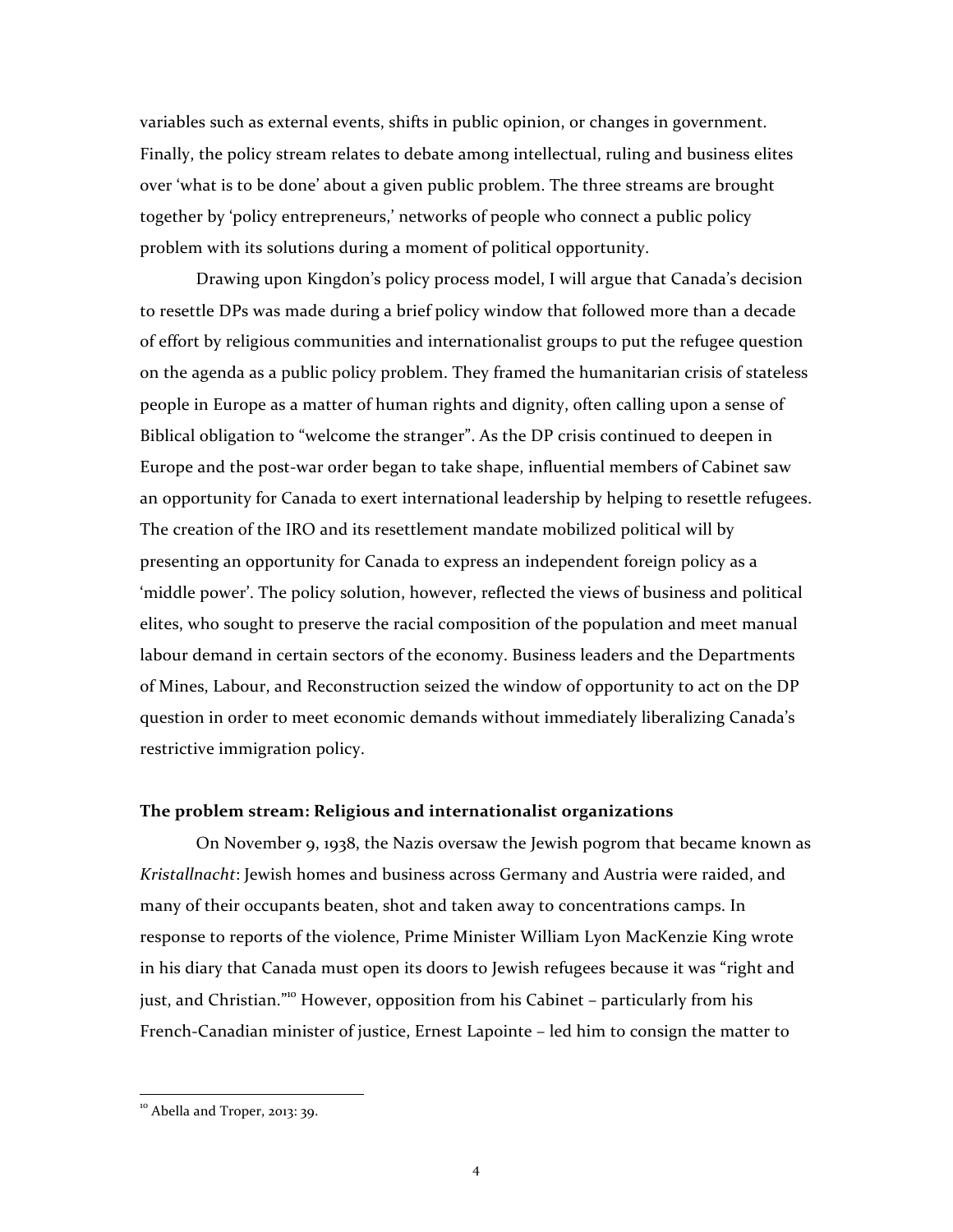further study, out of fear of alienating Quebec.<sup>11</sup> Despite political mobilization by the Canadian Jewish Congress, Canadian refugee policy remained inflexible. Even overtures from US President Roosevelt to King (that Canada, owing to its low population density, ought to open its doors) were unable to shift the position of the government.<sup>12</sup> The inability to gain real political traction led the Jewish community to seek out non-Jewish allies, whom they found in the leadership of the United and Anglican Churches. Together with representatives of the Canadian League of Nations Society, the group constituted itself as the Canadian National Committee on Refugees and Victims of Political Persecution (CNCR). When the Committee secured its own meeting with King, they pleaded on behalf of refugees in Europe – in particular Christians (leaving out mention of the Jews). $^{13}$  King still promised nothing.

The mobilization of Jewish organizations, churches, and sympathetic civil society organizations helped to define the "problem stream" of the policy process.<sup>14</sup> The problem of refugees was defined as a 'moral obligation' to uphold universal human dignity. The need of Jews for protection was often veiled in public discourse to avoid inciting popular anti-Semitism (Jewish organizations even disguised their financial contributions to the CNCR out of an abundance of caution). As early as  $1938$ , the CNCR were bringing the issue of European refugees to the attention of the government at the highest levels, framing the issue as a matter of human rights – even invoking Canada's "Christian" values as at stake. While the CNCR had little policy influence during the 1930s, primarily due to public opinion that remained opposed to admitting refugees, it focused on raising awareness of "the refugee question" and helped a group of anti-Nazi Europeans (mostly Jewish intellectuals) who were transferred to Canada from the UK and interned until the end of the war.<sup>15</sup>

The CNCR remained focused on the moral dimension of the problem and publicized Canada's obligation to help the stateless and disenfranchised people of Europe. In language typical of that used by the CNCR to press its case, B. K. Sandwell, the influential editor of *Saturday Night* and chairman of the CNCR wrote:

<sup>&</sup>lt;sup>11</sup> Abella and Troper, 2013: 41-2.<br><sup>12</sup> Abella and Troper, 2013: 40.<br><sup>13</sup> Abella and Troper, 2013: 46.<br><sup>14</sup> Kingdon, 1984. <sup>15</sup> Knowles, 1997: 120.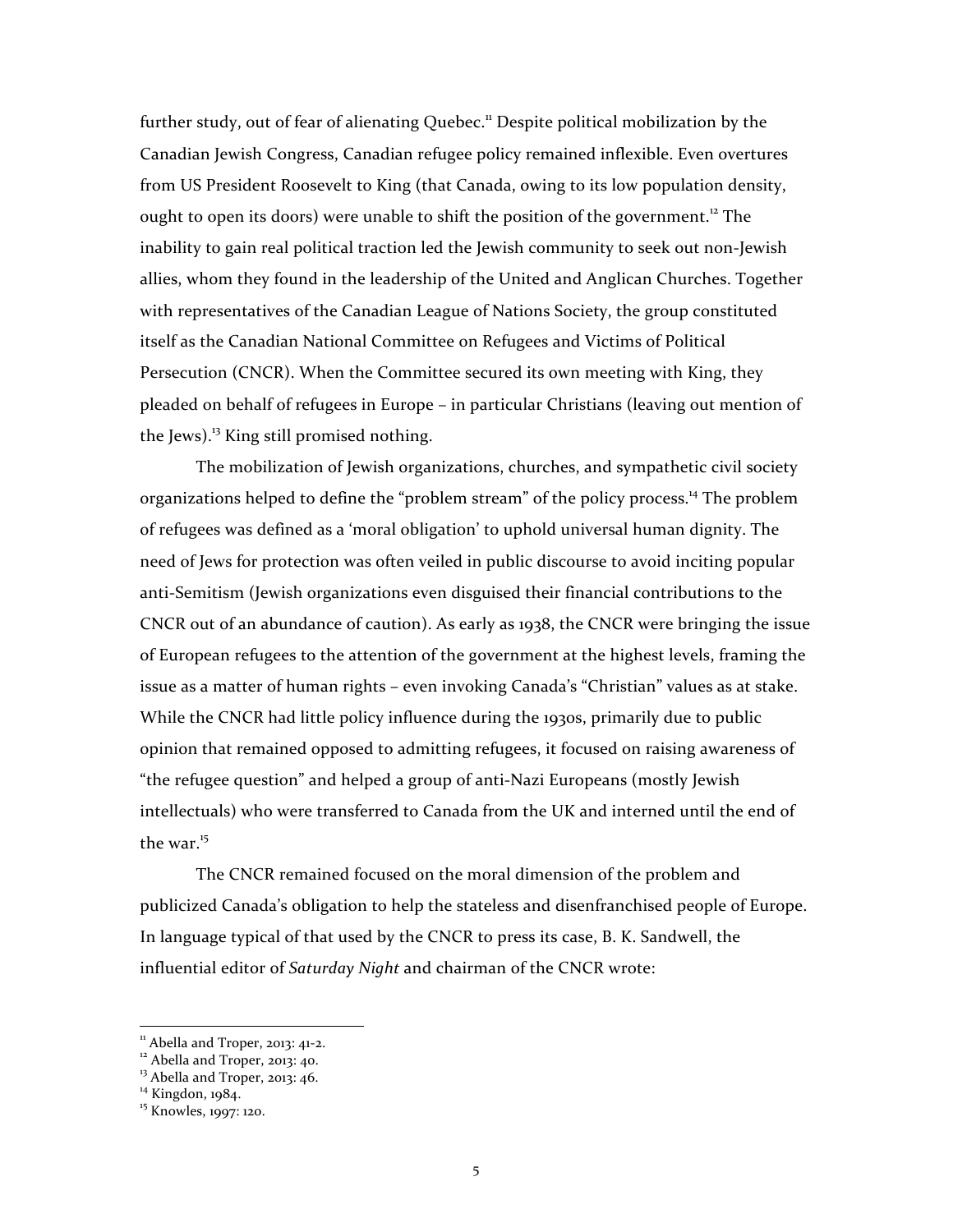The obligation to grant sanctuary is not, and never was, unlimited... But the obligation to grant sanctuary still exists, the need for sanctuary is greater than ever before in its history, and the nation which ignores this obligation will suffer as all nations ultimately do which ignore the fundamental moral obligation, the debt which man and nations owe to the human being at their gates simply because he is a human being.<sup>16</sup>

The response of the government during the War remained privately sympathetic but publicly resistant, out of concern with inflaming hostile public opinion. The minister responsible for immigration, T. A. Crerar, expressed to a CNCR delegation that the government could not take any steps to liberalize its immigration policy due to "high unemployment and xenophobic attitudes [among the Canadian public]."<sup>17</sup> Crerar conceded that there was a groundswell of public support for the refugees, but he expressed concern that "this sentiment might at any time be followed by a strong reaction and severe criticism of any governmental refugee admissions."<sup>18</sup>

In response to this government resistance, the CNCR focused over the next several years on mobilizing public opinion through advocacy work that increasingly reflected the activities of an interest group. Jewish agencies and Christian churches, particularly the United and Anglican Churches, mobilized through local constituencies, and some began to publicly petition the government to "allow selected political refugees from Germany and Austria."<sup>19</sup> Frustration inevitably followed. C. E. Wilcox, a prominent United Church minister, spoke publicly in March 1939, condemning the government's "moral and intellectual confusion," and criticizing it for relenting to "pressures brought upon it by businessmen fearing competition from energetic refugees and the traditional disapproval of the French Canadians for a broad immigration policy."<sup>20</sup> In 1940, CNCR Secretary, Senator Cairine Wilson, lamented how "unexpectedly difficult" it was proving to "arouse public sympathy into meaningful action."<sup>21</sup>

In 1943, the CNCR began to see some political results. They organized a widely publicized national petition, calling on Canada to help refugees stranded in neutral

<sup>&</sup>lt;sup>16</sup> Quoted in Knowles, 1997: 129.<br><sup>17</sup> Dirks, 1977: 63.<br><sup>18</sup> Dirks, 1977: 63<br><sup>19</sup> Dirks, 1977: 67.<br><sup>20</sup> Dirks, 1977: 69.<br><sup>21</sup> Dirks, 1977: 71.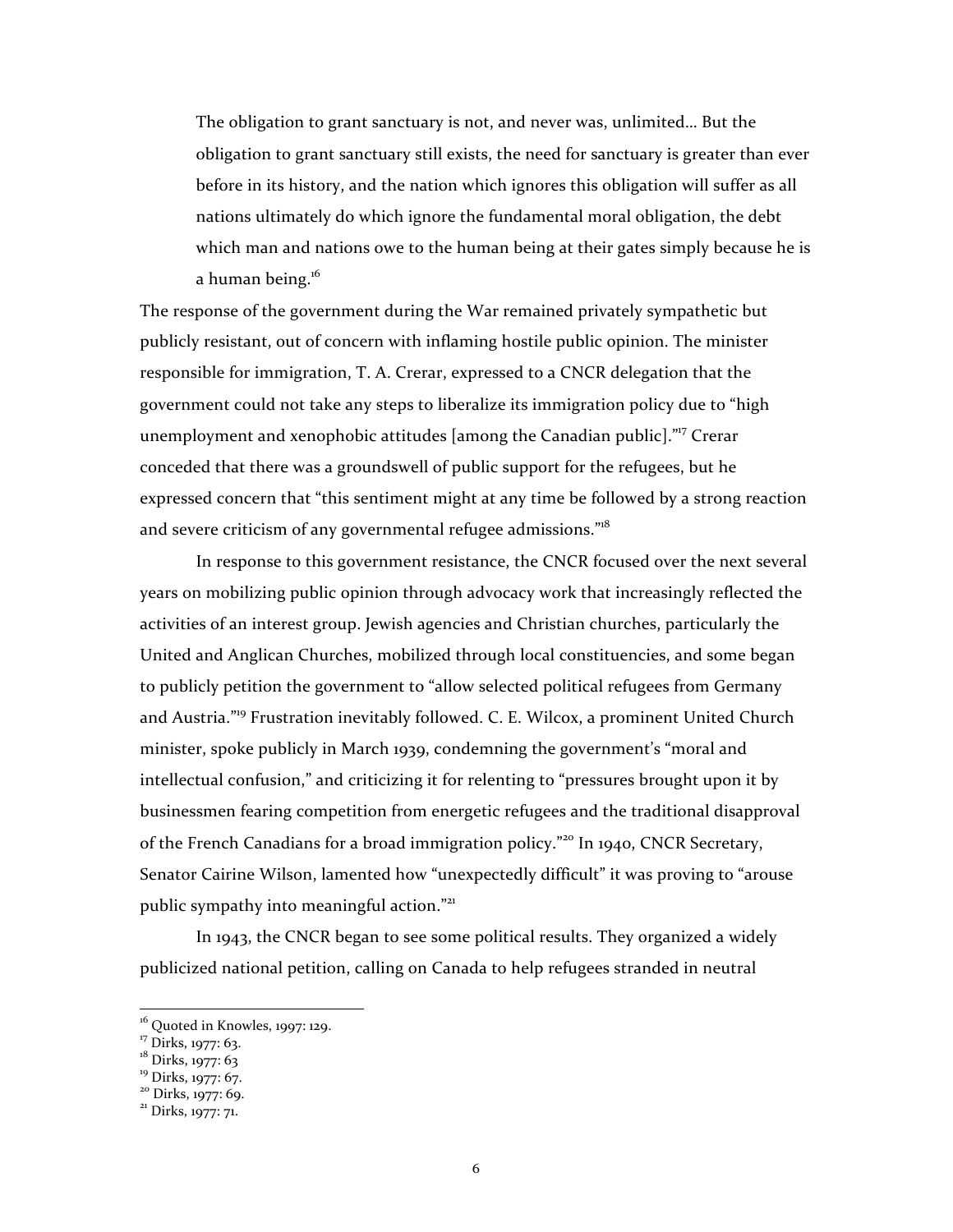European countries or else be considered "a criminally selfish nation."<sup>22</sup> In what appeared to be a response to this petition, Cabinet heard a proposal to take up to 200 family units from Spain and Portugal. The background paper prepared for Cabinet by the Department of External Affairs noted domestic political considerations: "Public pressure for action by the Government to adopt new measures to assist European refugees is increasing. There is widespread evidence of an uneasy public conscience over the Canadian record."<sup>23</sup> However, fearing a backlash from public opinion and the anti-immigration lobby, the government kept the program quiet, downplayed the numbers of refugees, and only made its press release when the program was in motion.<sup>24</sup> Project costs were recovered from the Jewish community and humanitarian agencies, despite the unsatisfactory, token numbers admitted.<sup>25</sup> Furthermore, instead of attracting pro-refugee public support as the CNCR had hoped, the program triggered a feared backlash. Reflecting on the episode, King lamented in his journal that there were so few votes to be had from aiding Jewish refugees.<sup>26</sup>

In 1946, Canadian public opinion remained opposed to accepting refugees from Europe. A national opinion poll found that  $61\%$  of Canadians did not want to see a large number of people from the European continent migrate to Canada. Only 21% were in favour, and they expressed a preference for Scandinavians, Dutch and French refugees.<sup>27</sup> Nevertheless, the resettlement of DPs came under study by the Senate Standing Committee on Immigration and Labour in 1945. The release of its report in August 1946, according to one scholar, "marked a watershed" in Canadian immigration policy.<sup>28</sup> The report stated: "All were agreed that Canada, as a humane and Christian nation, should do her share towards the relief of refugees and displaced persons."<sup>29</sup> The committee criticized the government for having a "non-immigration policy". It recommended that Canada resettle displaced people "to hold [its] place abroad and maintain and improve [its] standard of living at home."<sup>30</sup> The CNCR campaign had successfully helped to put the

<sup>&</sup>lt;sup>22</sup> Dirks, 1977: 95.<br><sup>23</sup> Dirks, 1977: 96.<br><sup>24</sup> Abella and Troper, 2013: 157-9.<br><sup>25</sup> Abella and Troper, 2013: 157.<br><sup>26</sup> Abella and Troper, 2013: 158.<br><sup>27</sup> Gilmour, 2009.<br><sup>28</sup> Knowles, 1997: 129.<br><sup>29</sup> Gilmour, 2009: 171.<br><sup></sup>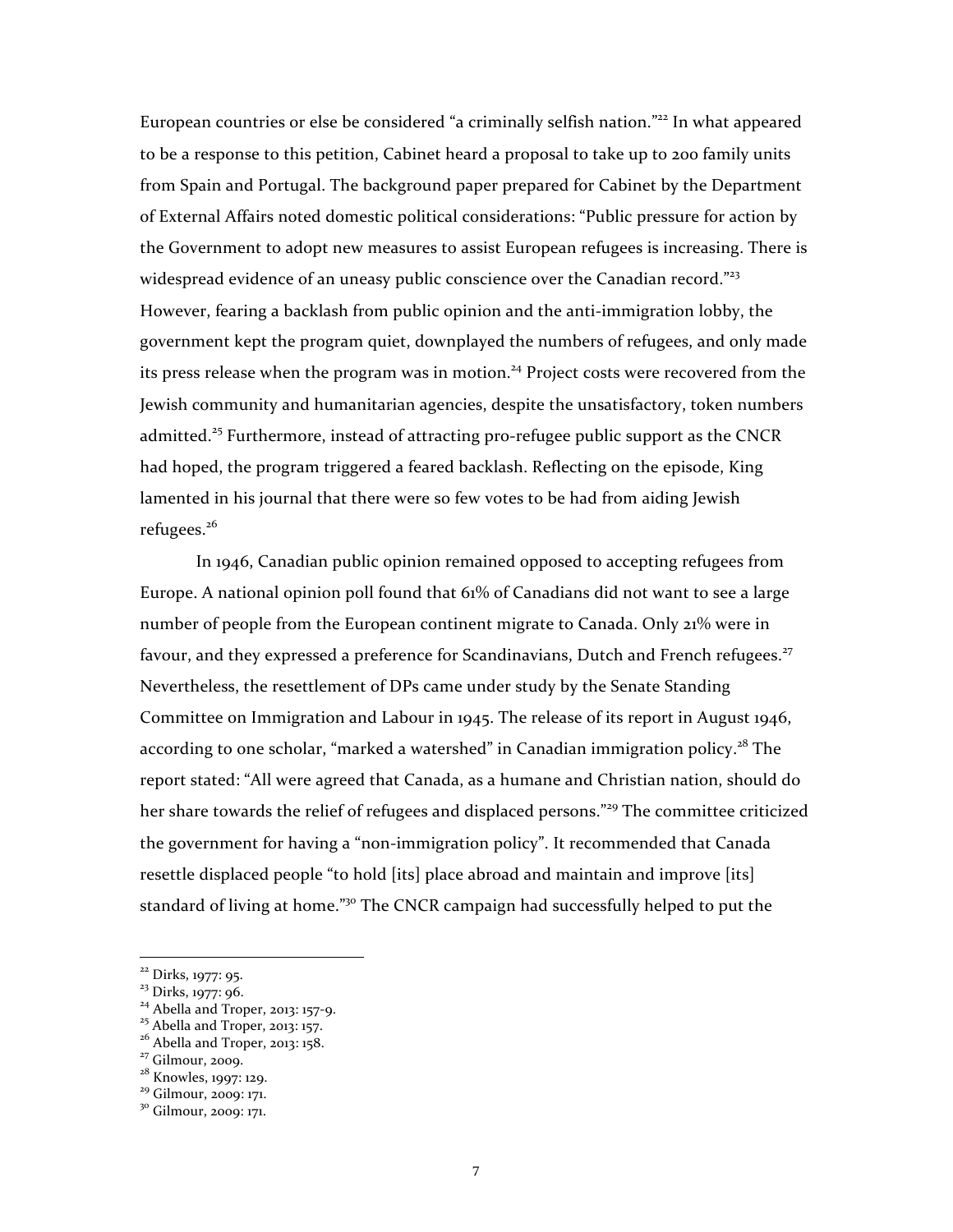issue of displaced people on the government agenda, although it would not be able to control the subsequent direction of public policy.

## The political stream: The IRO and Canada as an aspiring 'middle power'

During the war, both the US and UK pressured Canada to accept refugees, due to what they perceived to be Canada's low population density and abundant space. King always demurred on the subject, however, expressing his personal sympathy but saying that his hands were tied politically. Adelman has contended that Canada's policy on refugees "had its roots directly in the anti-Semitism of bureaucrats," particularly those serving in the Department of Mines and Resources, under whose control immigration fell.<sup>31</sup> In his view, "Canada's refugee policy was motivated by discrimination and implemented by political leaders and mandarins with broad general public support and only the opposition of leading religious leaders and some newspaper editorials."<sup>32</sup> What is clear is that Canada's decision to resettle refugees cannot easily be explained by US hegemony or political pressure from the US or UK. There is little evidence to suggest that such bilateral pressure was successful throughout the War and in its aftermath.

Instead, the actors who constitute the "political stream" appeared to put refugee resettlement on the decision-making agenda primarily for reasons related to Canada's aspirations to carve out an autonomous role in the post-war international community as a 'middle power'. Rather than bowing to pressure from great powers, Canada's decision to amend its immigration policy was related to a national desire to express an independent position in world affairs. While Canada's foreign policy was not unrelated to US influence, it cannot be reduced to this cause. We need to look instead to the debates over DPs and the creation of the International Refugee Organization as one of the key foreign policy issues of the post-war period, through which Canadian senior bureaucrats and political leaders saw opportunities for Canadian influence in the new multilateral setting.<sup>33</sup>

Before discussing the post-war setting of Canadian foreign policy, it deserves to be noted that Canada did not operate its own foreign policy at the turn of the century. The establishment of the Department of External Affairs in 1909 did not involve a separation of Canadian foreign policy from that of the UK. Indeed, the name of the department denotes

 $3<sup>31</sup>$  Adelman, 1991: 188.<br> $3<sup>32</sup>$  Adelman, 1991: 188.<br> $33$  Keating, 2002.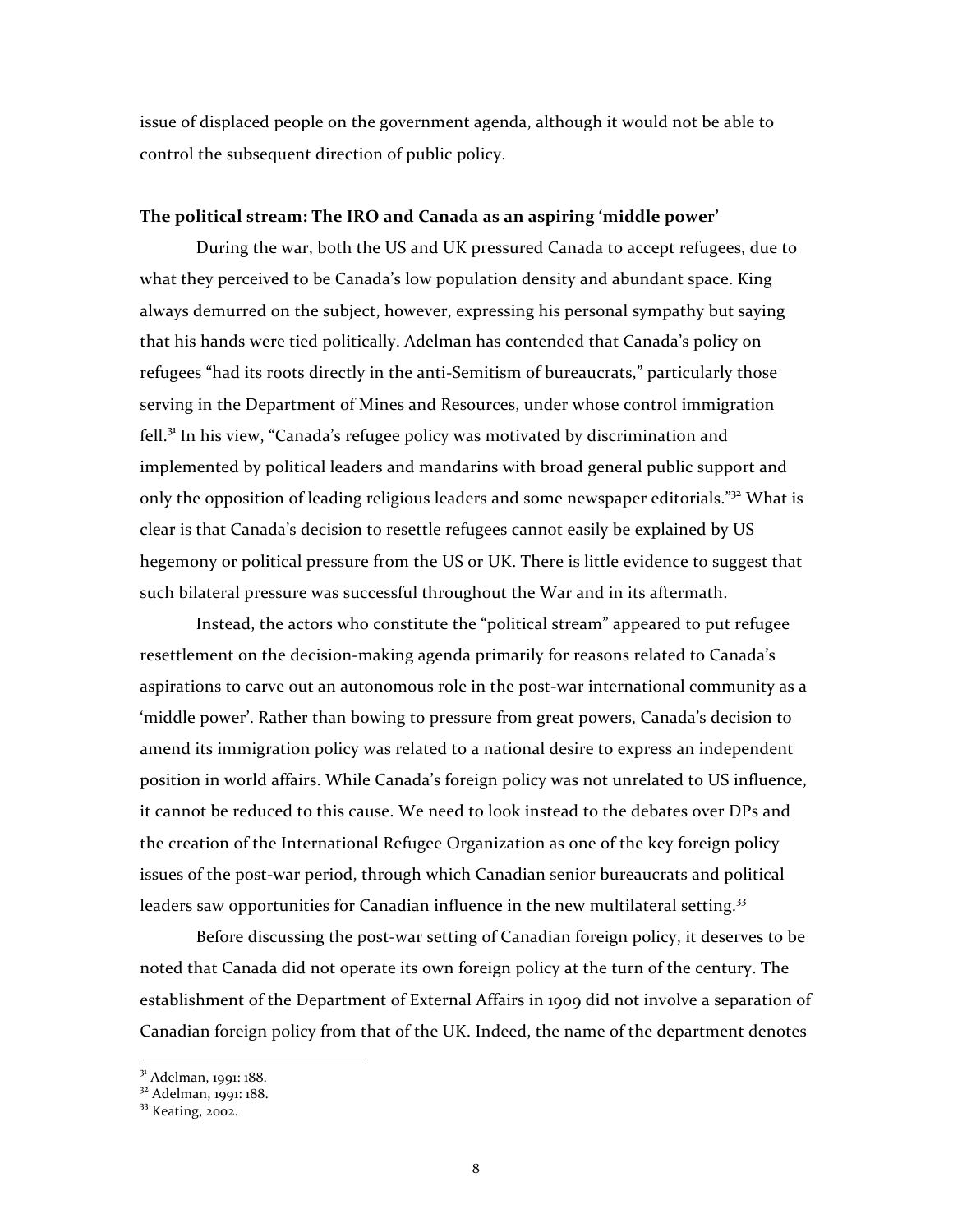its subordinate position. Canada gained more control over its foreign policy during and after the World War I; however, it was not until the passage of the Statute of Westminster in 1931 that Canada was granted full legal autonomy – including in the domain of foreign policy. The Second World War soon followed. The post-war period, therefore, presented Canada with the opportunity to establish an autonomous role in world affairs. In view of Canada's size, the government was quick to identify Canadian interests with the creation of a world order of multilateral institutions.<sup>34</sup>

The International Refugee Organization was created in April 1946 "to bring about the rapid and positive solution of the problem of bona fide refugees and displaced people."<sup>35</sup> Its primary mandate was the resettlement of about one million displaced people who remained in camps in Western Europe. The IRO replaced the United Nations Rehabilitation and Relief Agency (UNRRA), which was primarily responsible for caring for and repatriating DPs. Following recurring reports of Soviet imprisonment and execution of repatriated DPs whom it regarded as criminals, and attacks faced by Jews who were repatriated to Eastern Europe, the US advocated the creation of a new multilateral organization devoted to third-country resettlement for those refusing repatriation. Overriding Soviet objections, and despite the reticence of potential destination countries (including the US itself), the IRO was created as "the first international organization devoted to the mass re-establishment of refugees."<sup>36</sup>

In addition to its novel focus on resettlement, the work of the IRO marked a departure from previous approaches that identified refugees collectively (as groups of stateless people) in favour of an individualized approach. After  $1945$ , DPs were screened on an individual basis, to evaluate the particular risks of persecution. The turn to resettlement was one of the first practical efforts of states to put in practice emerging human rights ideals, where the individual who lacked access to the right of political membership could be restored (by the international community) to a normal status within a state.<sup>37</sup> Cohen remarks, "The turn to individual rights concretely meant the abandonment of the League of Nation's collective recognition of refugees in favour of

<sup>&</sup>lt;sup>34</sup> Keating, 2002.<br><sup>35</sup> Zolberg, et al, 1989: 22.<br><sup>36</sup> Stoessinger, 1963: 113.<br><sup>37</sup> Cohen, 2011; Haddad, 2008.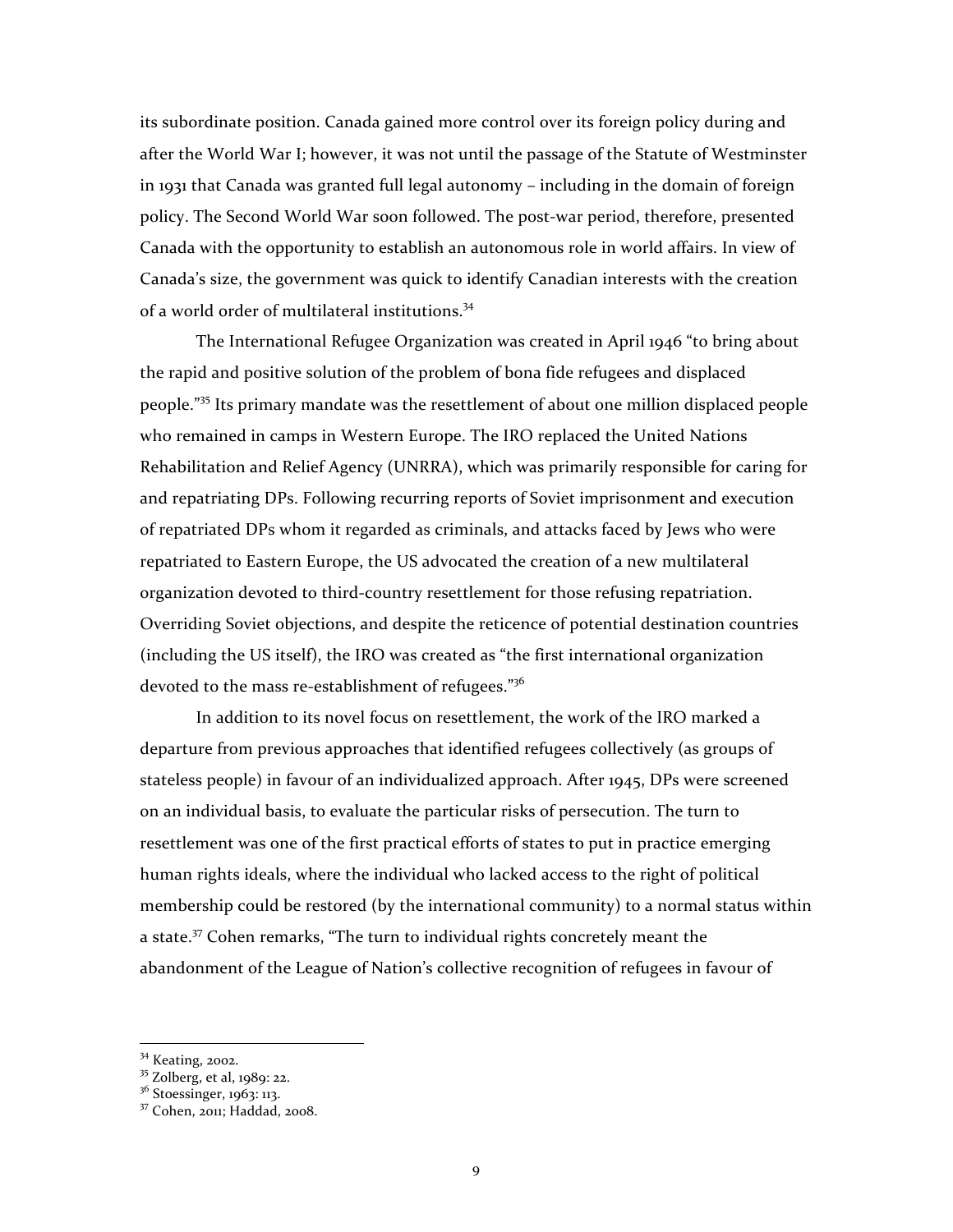individual eligibility.<sup>38</sup> Applicants for resettlement were to be interviewed and processed by 'eligibility officers,' to evaluate whether they fit under the organization's definition of a refugee.<sup>39</sup> This approach also made refugees amenable to individualized selection by resettlement countries.

The IRO had a mandate to negotiate resettlement agreements with countries willing to accept DPs on humanitarian grounds, outside of normal immigration admissions. The US, Australian and Canadian governments were initially unfavourable, so the IRO focused its efforts on Western European countries.<sup>40</sup> Its approach resembles what Betts describes as 'issue linkage'; that is, to induce burden sharing by appealing to particular interests of states in exchange for cooperation on refugee policy.<sup>41</sup> Issue linkage arises during "bargaining that involves more than one issue," where an issue is "a single goal that has found its way onto a decision-making agenda."<sup>42</sup> The IRO sought to secure admission and regular status for DPs in exchange for terms that often imposed obligations on the refugee to work under government contracts for a set period of time, before naturalizing – thereby allowing states to meet particular labour shortages in areas of dirty, dangerous and difficult work.

The IRO negotiated agreements that produced terms that were not necessarily optimal for DPs, but which opened doors to their resettlement. The first agreement was signed with the UK. The UK agreed to take 50,000 refugees, but stipulated that they had to be unmarried manual labourers, and that they had to contract to undertake only employment selected by the Ministry of Labour for the first two years of their residence.<sup>43</sup> Belgium signed an agreement soon afterwards, admitting 50,000 DPs to work for two years in coalmines specified by the government. Stoessinger characterizes these terms as "indentured servitude," owing to brutal conditions in the most difficult mining areas. Only about  $22,000$  DPs agreed to go to Belgium, and some  $20\%$  requested to return to the camps.<sup>44</sup> "The Belgian failure," Stoessinger notes, "began to convince the members of the

<sup>&</sup>lt;sup>38</sup> Cohen, 2011: 54.<br><sup>39</sup> Zolberg, et al, 1989: 23.<br><sup>40</sup> Stoessinger, 1963.<br><sup>41</sup> Haas, quoted in Betts, 2008: 161.<br><sup>43</sup> Stoessinger, 1963.<br><sup>44</sup> Stoessinger, 1963: 118.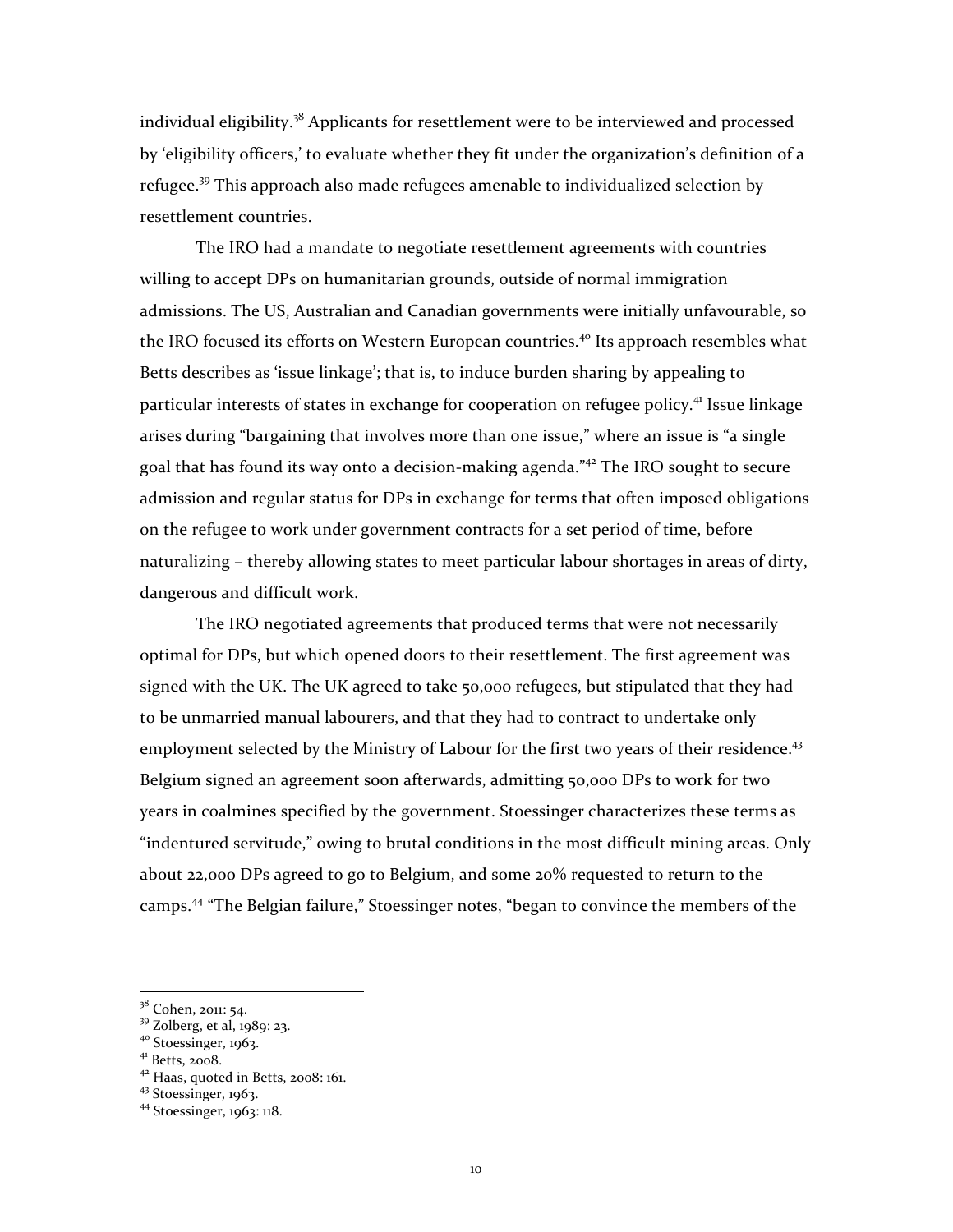IRO General Council that a permanent solution of the refugee problem could be found only through overseas migration."45

Canada had participated in international conferences convened by the US since 1938 to consider multilateral solutions to the refugee problem in Europe. The first was the Evian conference, which Canada attended reluctantly. As Knowles remarks: "Canadian officials realized all too well that attendance at this gathering implied an interest in helping to alleviate the refugee problem by lowering immigration barriers and admitting sizeable numbers of Jews." $46$  Canada, at the time, was not prepared to do this. King was concerned that any action would strengthen the position of Duplessis and the nationalist party in Quebec. After the war, King excused Canada's inaction to its allies by citing the possibility of a post-war recession and the lack of suitable passenger ships to transport people from Europe to Canada.<sup>47</sup>

Despite this inflexibility, Gilmour observes that participation in international conferences leading up to the creation of the IRO sensitized senior bureaucrats and political leaders to the need for resettlement and Canada's potential responsibilities.<sup>48</sup> "Canada's new membership in international bodies concerned with the plight of refugees," she remarks, "had a significant impact for the nation in the post-war period."<sup>49</sup> Furthermore, by 1945, Canada's economy was growing again and the need for workers was becoming clearer. Canada had emerged onto the international scene as a state with an independent foreign policy, and the government was eager to accept a measure of responsibility for keeping up this new status.<sup>50</sup>

At first Canada sought to assume new international responsibilities for DPs that would allow it to avoid opening itself to refugee resettlement. For instance, in the process of setting up the IRO, Canada raised concerns about costs and volunteered to chair the UN Economic and Social Council sub-committee on finance, hoping to indicate commitment to solving the refugee problem without admitting DPs: "Some Canadian officials hoped that a substantial financial contribution to the proposed organization might relax the pressure being placed upon the government to open Canada for refugee

<sup>45</sup> Stoessinger, 1963: 119.

 $46 \nKnowles, 1997: 117.$ <br>  $47 \nKnowles, 1997.$ <br>  $48 \nGilmour, 2009.$ 

<sup>&</sup>lt;sup>49</sup> Gilmour, 2009: 164.<br><sup>50</sup> Dirks, 1977: 122.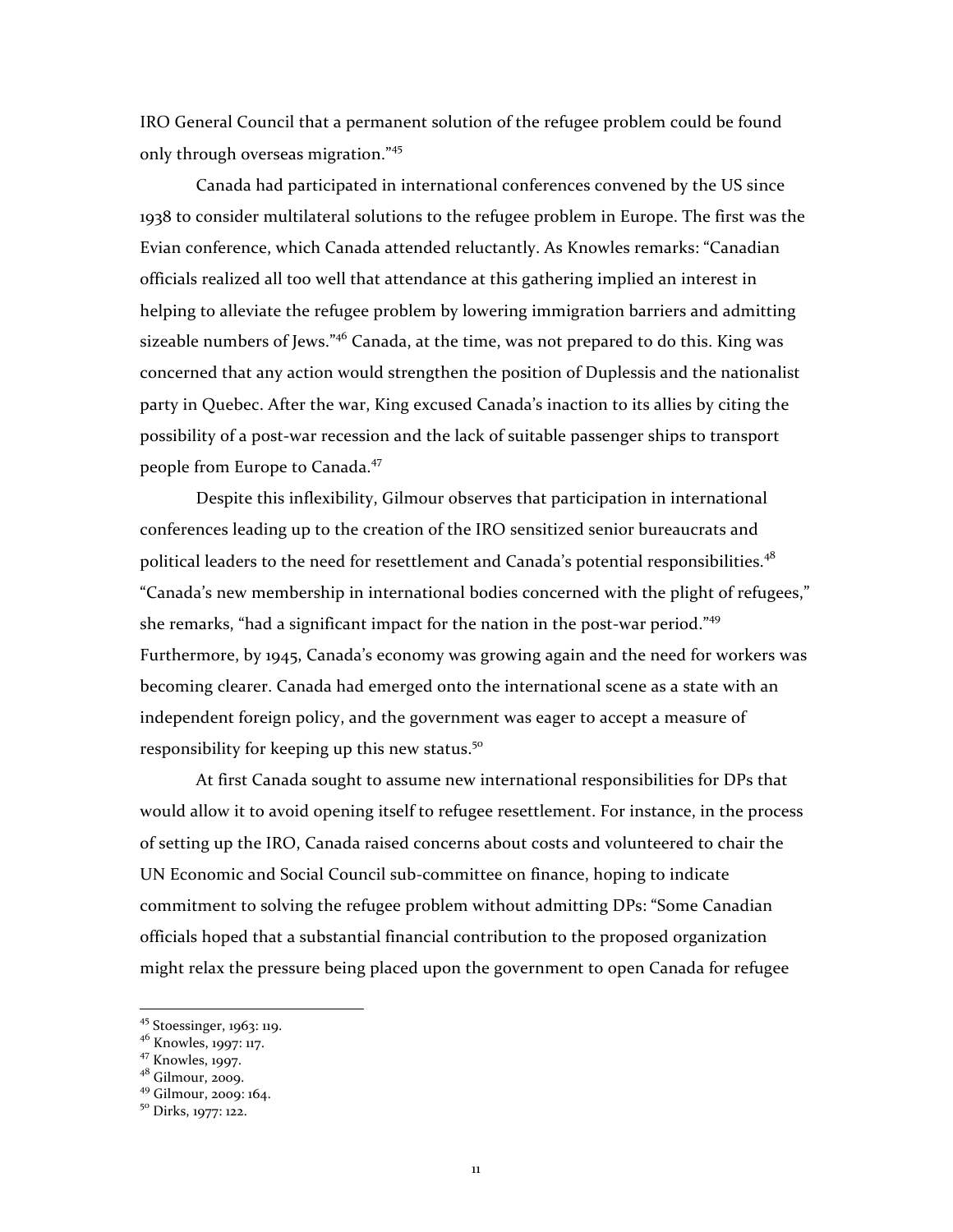resettlement."<sup>51</sup> While King had passed a number of orders-in-council between 1945 and 1947 making allowances for limited admissions of refugees, the government did not act on them owing to "a deeply ingrained tradition of restriction within the department [responsible for immigration]." $52$ 

A tension was emerging within the Canadian government between External Affairs, which was increasingly concerned with Canada's international responsibilities, and the Department of Mines and Resources, which was responsible for immigration. John Holmes, who served as first secretary in London from 1944-47, and accompanied C. D. Howe on tours of the DP camps in Germany, wrote in his memoir:

Within the civil service the facts of life, including the conservatism of the cabinet on population policies, were recognized as setting limits to policy proposals, even though External Affairs officials in particular were aware of the handicap placed on their vision of the country by Canada's insensitivity to the plight of refugees, its archaic immigration regulations, and the racism clearly evident in practice. External Affairs battered vigorously against what they regarded as the defensive mentality entrenched in the Immigration Branch, sought to warn the cabinet of the desperate realities they saw in Europe, and to encourage an imaginative approach to population policy for  $C$ anada  $53$ 

This tension between the two Departments lasted until  $1947$ , when the setting up of the IRO brought DPs up the political agenda and focused deliberation on a new policy.

In 1947, H. L. Keenleyside, was appointed Deputy Minister for Mines and Resources, a career diplomat who was recommended for the position by King with a view to bringing an international perspective to immigration policy.<sup>54</sup> In May, Keenleyside wrote to Laurent Beaudry, acting under-secretary of state for External Affairs, making recommendations about DPs. Keenleyside noted that delays in setting up the IRO, coupled with problems in the US with passing legislation by Congress, presented an opportunity for Canadian leadership. He referred to concern for refugees "who continue to suffer," and expressed the hope that Canada's actions would encourage "other countries to make an early contribution to the problem." Hinting at the future direction of policy, the

<sup>&</sup>lt;sup>51</sup> Dirks, 1977: 111.<br><sup>52</sup> Anderson, 2013.<br><sup>53</sup> Quoted in Gilmour, 2009: 166.<br><sup>54</sup> Thanks to Rob Vineberg for this comment.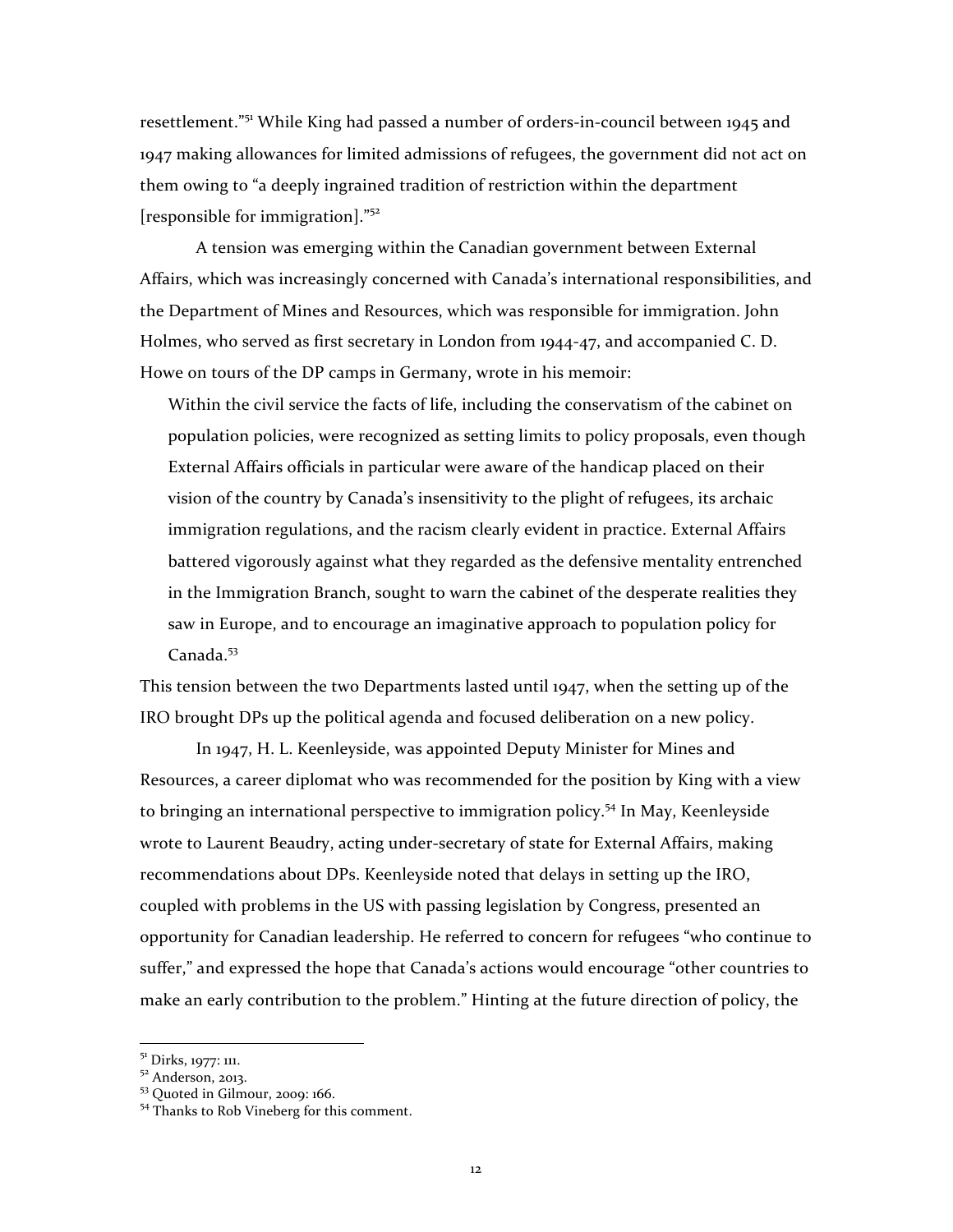memo stated that early action would also allow Canada to "select the DPs in accordance with our own ideas as to who would be likely to make the best Canadian citizens."55

C. D. Howe, the powerful Minister of Reconstruction and Supply, helped to advance DP resettlement within the 'the political stream.' Howe was an energetic minister who had seen the DP camps first hand and was conscious of the opportunity presented to recuit workers to help with reconstruction. He had long advocated in Cabinet the need for additional manpower in primary industries. Howe wrote the memo to Cabinet in late May 1947, drawing on Keenleyside's note, to request the immediate immigration of 5000 DPs to Canada. His rationale emphasized "the Canadian example" to other nations and the possibilities it opened for advantageous selection "of desirable types." The final point of the memo was perhaps most indicative: "It will also allow the Canadian Government to point out to its own people that Canada was the first country to make a serious effort to contribute to a solution of this problem. It will also attain a wide degree of recognition abroad and bring very favourable publicity to Canada." $^{56}$ 

The reference to attracting favourable publicity clearly implied international plaudits rather than domestic ones. The policy would remain difficult to 'sell' to Canadian voters. When Mackenzie King spoke on the subject in May 1947, he emphasized that Canada was acting out of "moral obligation" and that the government would carefully select refugees "as desirable future citizens." "It is not a 'fundamental human right' of any alien to enter Canada," he emphasized. "It is a privilege."<sup>57</sup>

The longstanding deadlock on immigration and refugee policy within King's government was finally broken. A growing awareness of domestic labour demand helped to make the decision to resettle refugees more palatable among political leaders. However, the key developments that actually stimulated the decision were international ones: the creation of the IRO, the establishment of an individualized approach to resettlement (which permitted fine-grained selection of refugees), and the development of an international community in which Canada sought an independent position.

## The policy stream: Refugees as mobile labour

<sup>55</sup> See: Gilmour, 2009: 167.

 $56$  Quoted in Gilmour, 2009b: 91.<br> $57$  Quoted in Anderson, 2013: 134.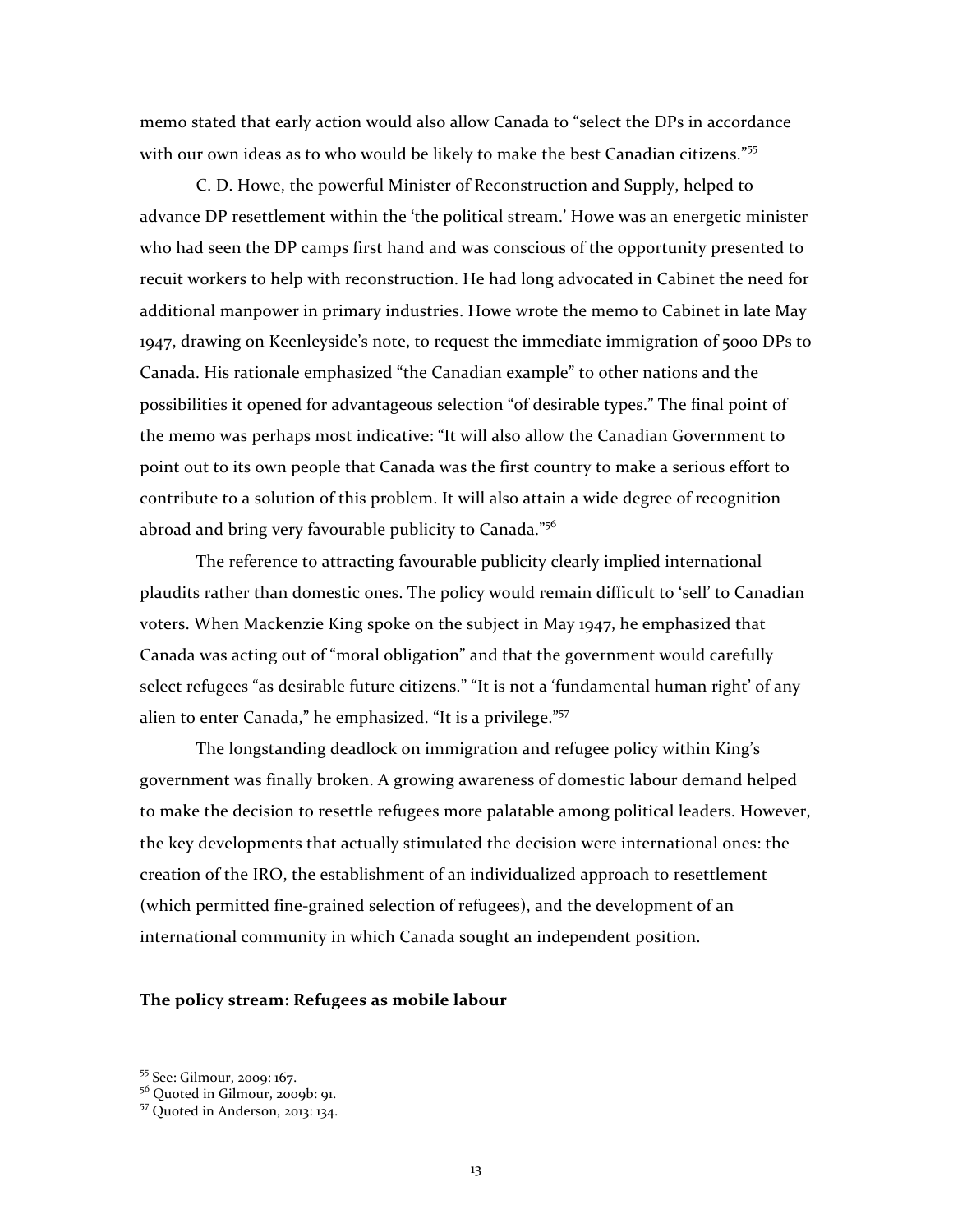While religious communities and the CNCR were largely responsible for raising the profile of European DPs and refugees in the public eye, they were unable to mobilize sufficient public support to accomplish mass resettlement on a humanitarian basis alone. When the time came that Cabinet was ready to act on the DP question, the successful 'policy entrepreneurs' were IRO representatives, industry elites, and bureaucrats within the Department of Mines and Resources and the Department of Reconstruction and Supply who saw an opportunity to selectively resettle DPs and turn them into mobile labour. The IRO had a fast-approaching time horizon to clear Europe's DP camps, and while it lauded countries like Turkey and Israel for unconditionally welcoming refugees, it was pragmatic in its work. Its representatives "attempted to link the economic needs of various countries with particular skills among the DP population."<sup>58</sup> As Marrus notes:

The IRO quickly discovered that, in spite of all the protestation of sympathy, the pivot of national immigration policies in almost all the countries was strictly practical, and closely related to domestic labour requirements. The IRO, in order to fulfill its mission, had, in fact, to function as an international employment agency. 59

This policy solution to the DP crisis would find a receptive hearing among influential elites in Canada, whose government was outwardly sympathetic but unwilling to accept refugees on humanitarian terms alone.

Canada had already begun to move in the direction of resettling Europeans to meet new labour demand. On July 23, 1946, the cabinet passed an order-in-council permitting about 4000 Polish Army Veterans to enter the country as 'qualified agricultural workers.<sup>'60</sup> These Veterans were in England at the time of war's end and feared persecution upon their return home, and Canada agreed to the UK's request to take some of the Veterans after a positive British experience with their integration into the labour market. External Affairs was increasingly pushing resettlement with the Department of Mines and Resources in language that suggested the possibility of selection based on country of origin and in reference to particular economic demands. One memo to the director of immigration read as follows: "Special provision might be made for the

<sup>58</sup> Marrus, 1985: 344.<br><sup>59</sup> Marrus, 1985: 418-9.<br><sup>60</sup> Wyman, 1998.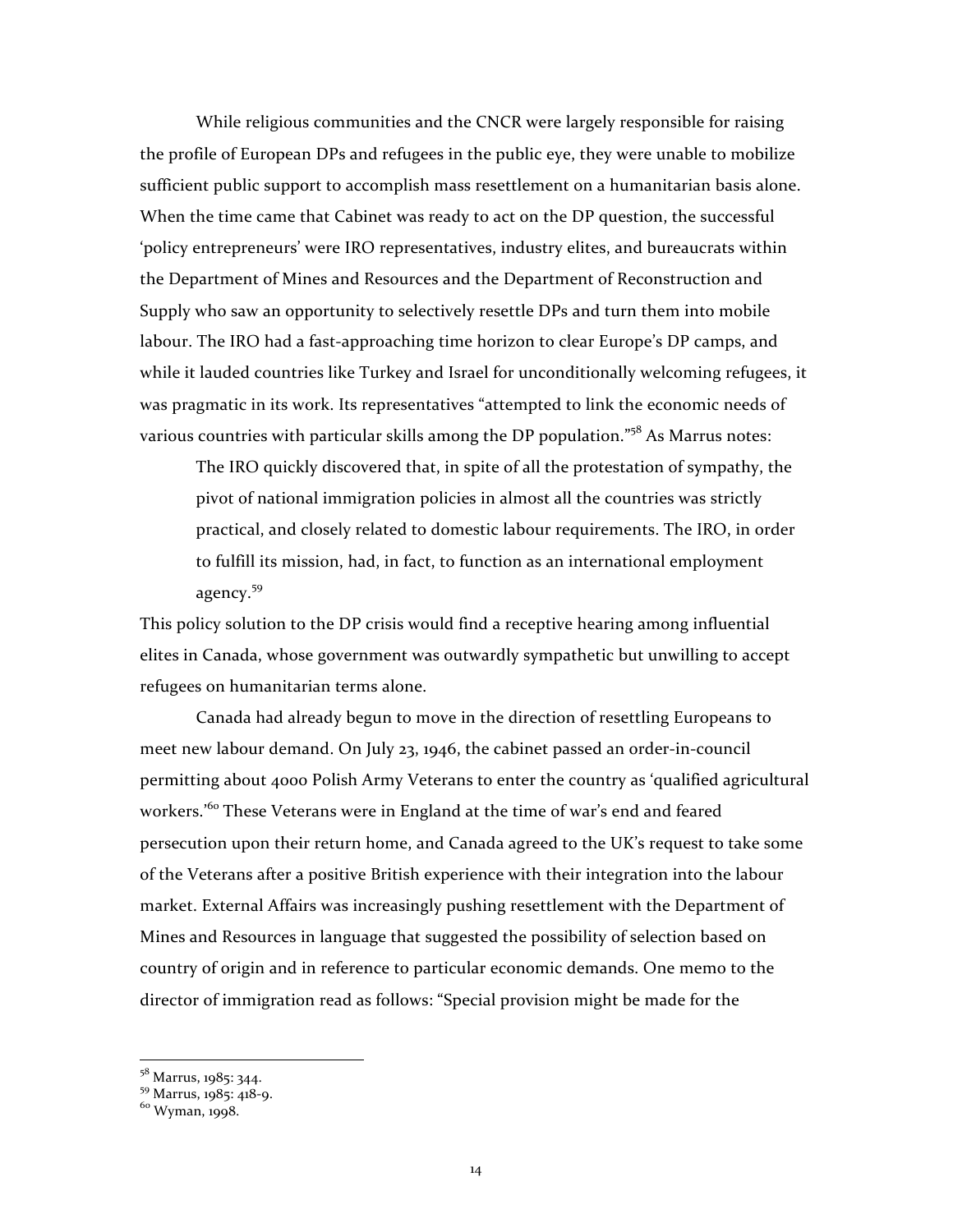settlement in Canada of a limited number of refugees, *drawn from particular groups of* people and chosen in light of conditions existing in this country for their maintenance."<sup>61</sup>

On November 7, 1946, King approved emergency orders to bring DPs to Canada under two separate programs. The first was a bulk labour program, under which Canadian employers would specify the types and numbers of workers to come in under contract. A second program would allow Canadians to sponsor relatives. The first DPs sailed for Canada on April 4, 1947. These programs were carried out under an agreement Canada would negotiate with the IRO. Canada stipulated that it would accept 100,000 refugees as manual labourers, irrespective of nationality, religion or marital status (whether the commitment to non-discrimination translated into practice is another matter). While Canada initially proposed a two-year labour contract with incoming refugees, it eventually agreed to adopt a system whereby particular industries 'placed orders' with Canadian selection missions, which would in turn identify suitable candidates.<sup>62</sup> The orders primarily consisted of requests for hard rock miners and construction and track workers. Canada refused to take any intellectual or professional occupations, causing the head of the IRO to remark sardonically that Canada had an "embargo on brains."<sup>63</sup> This was not an exaggeration. Wyman notes:

Several DPs told of being forced to show Canadian authorities the callouses on their hands; a Ukrainian noted that Canadian railroad representatives examined his father's arms and shoulders to see if he was fit for railway labour. The aim was to recruit workers, not to prove their humanitarianism.<sup>64</sup>

Those with higher education who remained in the camps sought training in skills needed to do physical labour, and young women disguised their education to seek positions as domestic help. The latter problem became so widespread that the Canadian Labour Department sent a memo to selection missions in the field that they ought to reject any young woman applying for employment as a domestic who might be suspected of having higher education.<sup>65</sup> A particular irony was that the "mobile immigration teams" sent to Germany and Austria to identify DPs for resettlement also screened for ethnicity: "Acting

 $61$  Wyman, 1998: 138; emphasis added.<br> $62$  Stoessinger, 1963.

 $63$  Stoessinger, 1963: 126.<br> $64$  Wyman, 1998: 193.

 $65$  Wyman, 1998: 193.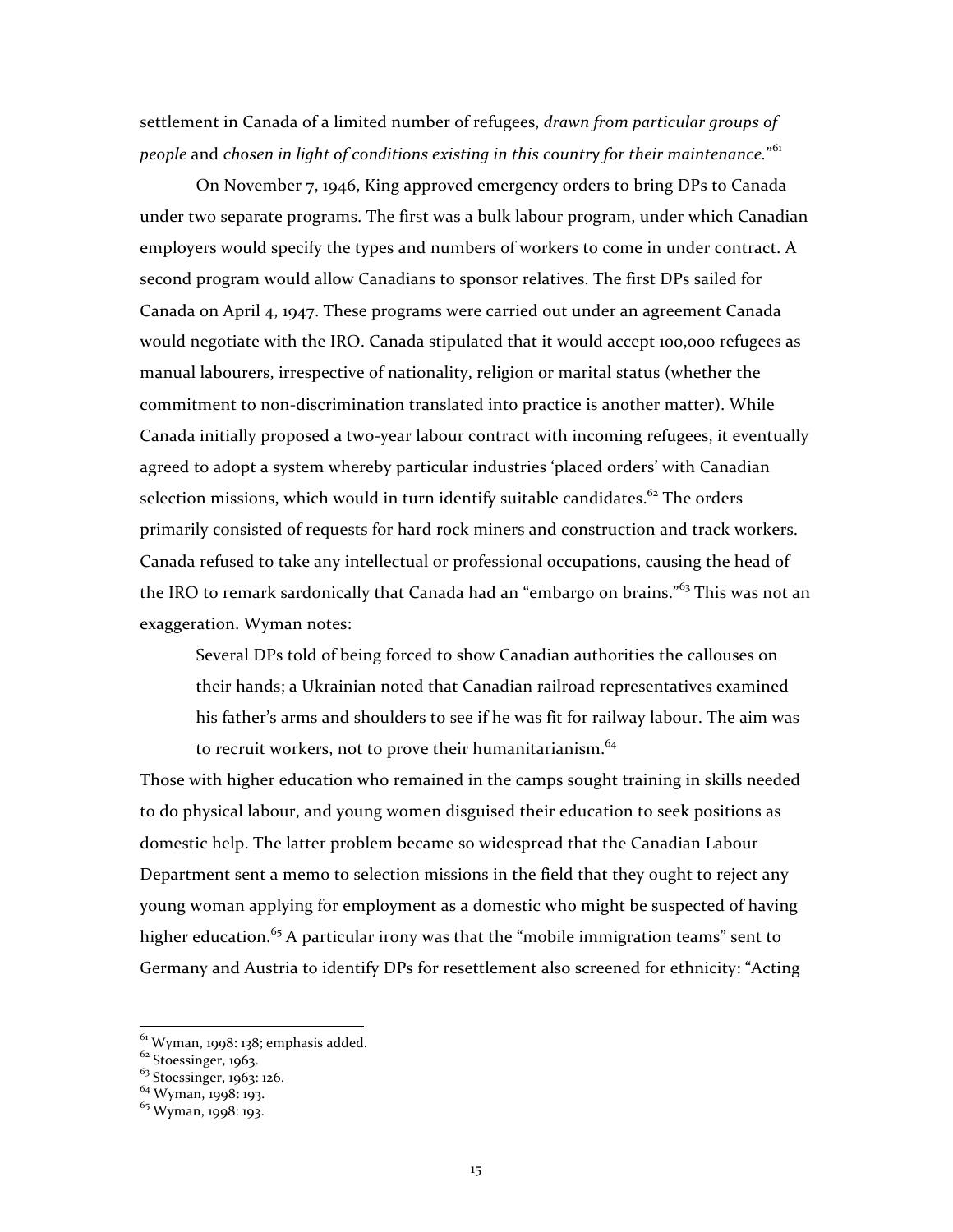on instructions from Ottawa, the Canadian officials routinely rejected Jewish applicants."<sup>66</sup> The solution to the policy problem of DPs would be an exceptional, discrete liberalization of immigration policy, for the purpose of selecting manual labour – preferably from Baltic and Eastern European countries.

### **Conclusion**

Canada's resettlement of DPs as refugees after WWII is widely recognized as a watershed moment in the beginning of Canada's development into a multicultural society, which would be the product of an increasingly liberal immigration policy.<sup>67</sup> It also set an important precedent of national hospitality to refugees, which would be recalled in the future to support further expansions in resettlement programs. Studies of this period of Canadian history have emphasized a variety of factors as contributing to the decision to resettle refugees. Ideational change among politicians and bureaucrats has featured prominently in recent historical accounts, such as those by Anderson and Gilmour.<sup>68</sup> Triadafilopoulos has emphasized ideational change at the level of 'global culture,' as a consequence of the horrors of World War II.<sup>69</sup> Other accounts by Adelman and Abella and Troper have stressed the role of anti-Semitism among bureaucrats and the general public in sustaining a restrictive regime for so long, and slowing the pace of liberalizing reform.<sup>70</sup> Dirks and Stoessinger, on the other hand, highlight material interests and labour demand as the key variables leading to the decision to resettle refugees.<sup>71</sup> International relations scholars, such as Haddad, point to the emergence of a newly configured international community, which propagated a conception of the refugee that was adopted by states.<sup>72</sup> Each of these explanations points to factors that played a role in the development of refugee resettlement policy, without systematically integrating the insights of the others.

In this essay I have sought to analyze the history of the resettlement of DPs in Canada by specifying how separate variables influenced aspects of the policy process at different points of time. Religious and humanitarian groups made the moral argument for

 $^{66}$  Knowles, 1997: 133<br> $^{67}$  Triadafilopoulos, 2012.

 $68$  Anderson, 2013; Gilmour, 2009.<br> $69$  Triadafilopoulos, 2012.

<sup>&</sup>lt;sup>70</sup> Adelman, 1991; Abella and Troper, 2012.<br><sup>71</sup> Dirks, 1997; Stoessinger, 1963.<br><sup>72</sup> Haddad, 2008.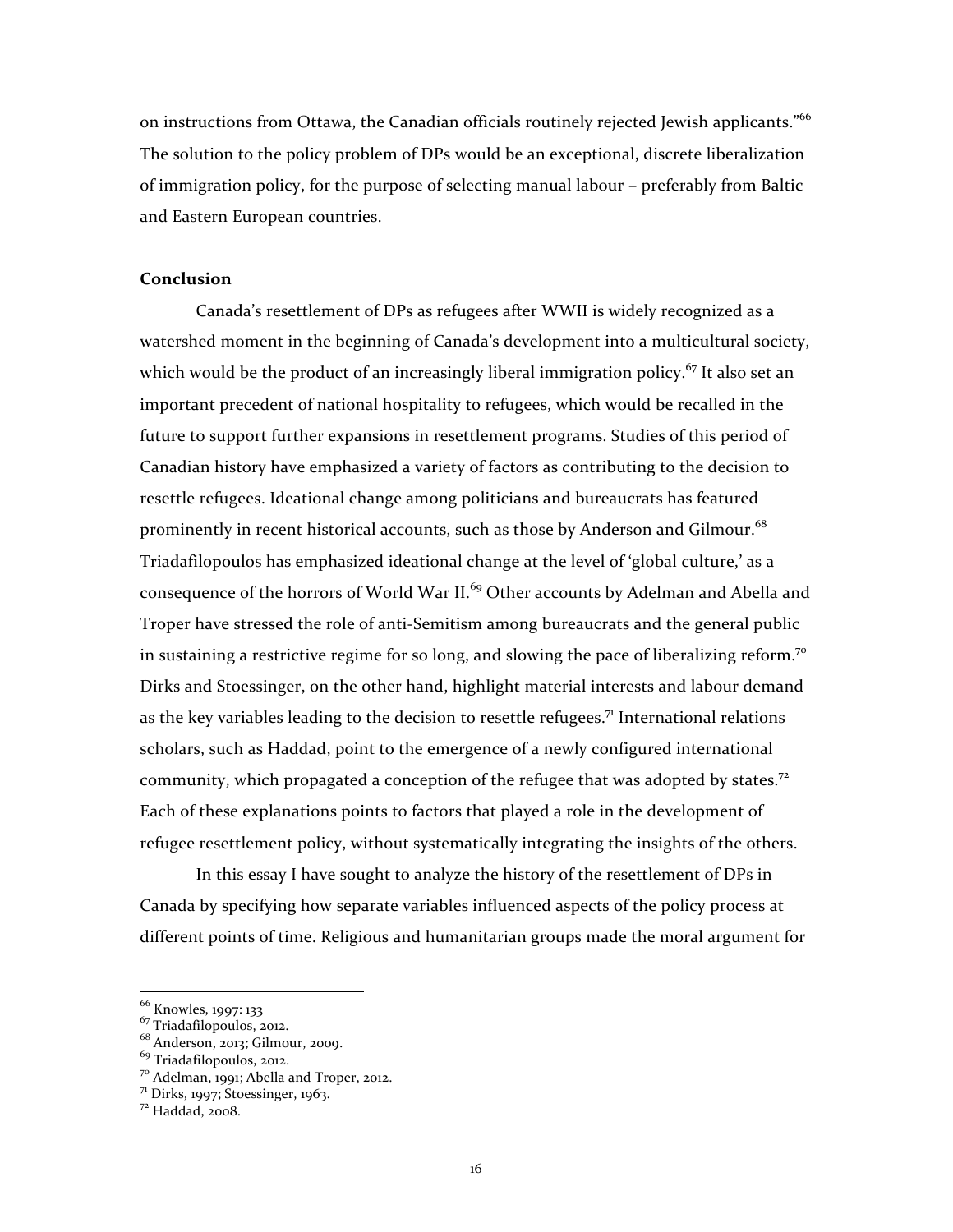resettling refugees and liberalizing immigration policy over several decades of lobbying and public engagement. While there is little evidence that these efforts influenced the content of the DP resettlement programs of the 1940s, their arguments for Canada's 'moral responsibility' would increasingly feature in the content of immigration policy reforms over subsequent decades. It successfully defined the scope and nature of the 'problem' of European refugees However, the main factor that put resettlement on the political decision-making agenda, and which finally led Cabinet to take a decision, was the government's eagerness for Canada to be an important and autonomous actor in the postwar international order. Finally, the resettlement of refugees as selected mobile labour (based on race, sex, and body type) was a policy idea that only emerged once the government had decided to move forward on the resettlement refugees. It allowed the government to publicly defend its policy decision, which was not broadly favoured by public opinion, as one that served the national economic interest.

The domestic debate over Canada's responsibilities to DPs had the effect of opening up a broader public discourse over immigration, admissions, and the criteria Canada used to select its future citizens. Indeed, King's policy speech on May 1, 1947 is widely considered to mark the beginning of the end of Canada's restrictive approach to immigration, when he declared: "The policy of the government is to foster the growth of the population of Canada by the encouragement to immigration."<sup>73</sup> However, the liberalization of Canadian immigration policy would have to wait until the early 1950s, and a humanitarian embrace of refugees (*as refugees*, rather than as mobile labour) would not happen until the Hungarian refugee crisis of 1956.<sup>74</sup> The origins of refugee resettlement policy of Canada were the product of a more contingent convergence of ideas about moral obligation, an historical moment where Canada sought to establish an independent foreign policy, and material interest in the form of demand for low-skilled labour.

<sup>&</sup>lt;sup>73</sup> Knowles, 1997: 130.<br><sup>74</sup> Knowles, 1997.